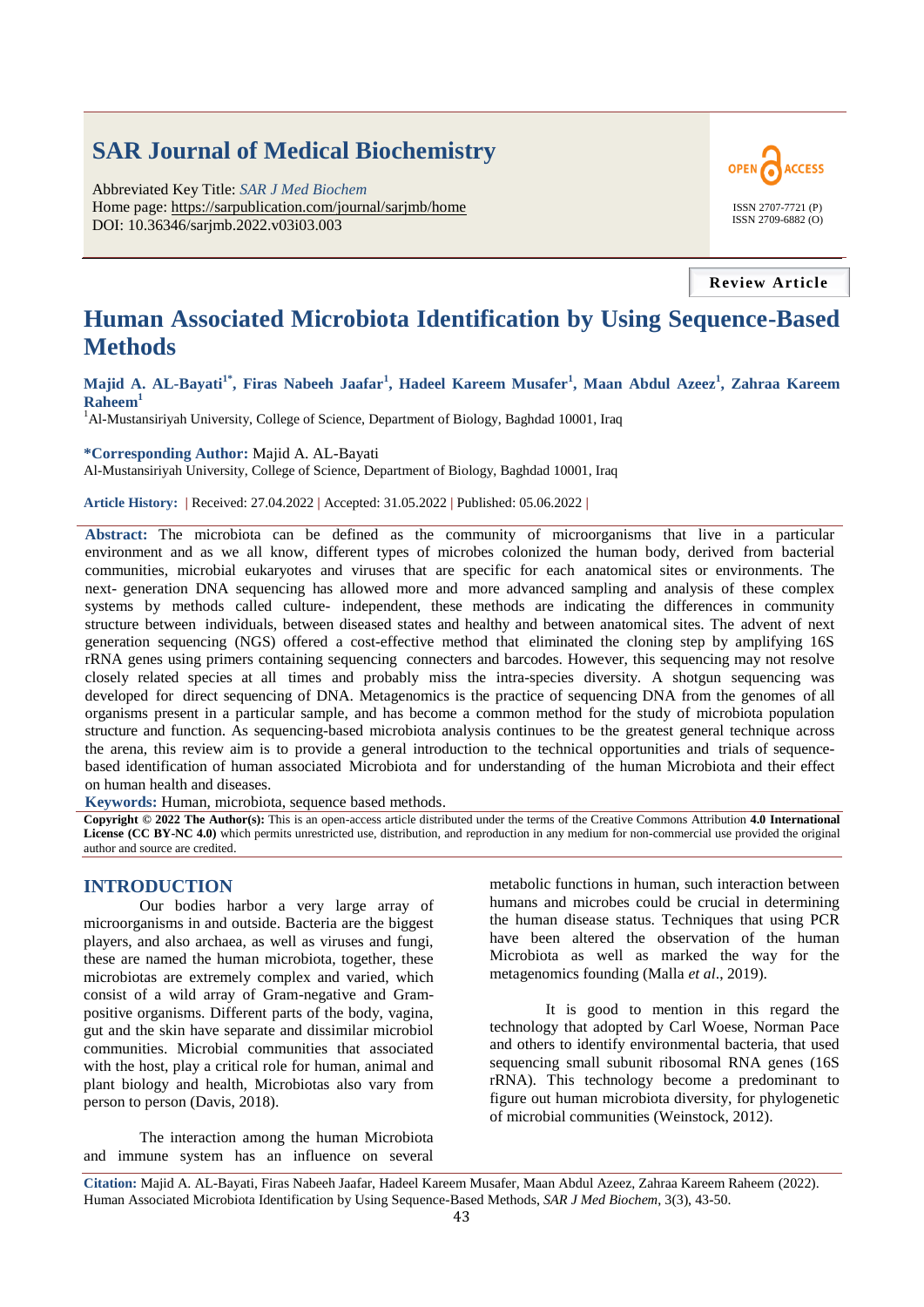NGS and bioinformatic pipelines methodologies, have resulted in a fundamental change in clinical microbiology and infectious diseases due to complex interactions within the microbiota community (Hollister *et al*., 2014).

#### **Effect of microbiota on human body**

The majority of cells in the body are comprises from commensal microbiota and play a key role in human health (Adler *et al*., 2013). Microbiota plays an important role in the development of many of diseases such as metabolic disorders, liver diseases, respiratory diseases, gastrointestinal (GI) malignancy, autoimmune diseases and mental diseases (Wen *et al*., 2008).

As mentioned by Johnson *et al*., (2017), one of main components of the Microbiota (the *Bacteroidetes*), their genetic changeability and effect on metabolic diseases such as type II diabetes and obesity. Other study reported by (Yiu *et al*., 2017) suggested that metabolism, body weight and some diseases such as obesity are influenced by the interaction between the, metabolism and Microbiota, and the immune system.

#### **The relationship between host aging and its Microbiota content**

Organisms accumulate molecular damage with age such as in proteins and DNA, dysfunctional organelles and undergo compositional variations in the extracellular section (Vaidya *et al*., 2014). These functional and molecular changes cause organ and systemic decline, and eventually results in death (Zhou *et al*., 2014). The microbiota responds to exposed to a changing environment, by altering the bacterial species composition of individual and metabolic functions (Childs *et al*., 2015). The host immune system shows an important role in determining commensal microbial communities by allowing commensals to thrive and selectively eliminating pathogens (Ewald *et al*., 2015). The progressive or sudden immune dysfunction and generalized inflammation occur during aging, lead to inappropriate surveillance at the interface between the microbiota and host and this can result in dysbiosis or also called an imbalance in composition of bacterial community.

In young humans, associated microbiota is enriched with bacterial taxa such as *Bifidobacterium*  and Clostridiales, while in old humans, associated bacterial communities are enriched with Enterobacteriaceae and have a higher representation of Proteobacteria (Li H *et al*., 2016; Elderman *et al*., 2017). The Microbiota or beneficial bacteria can provide nutrients from food otherwise indigestible to humans an prevent colonization by other harmful bacterial species. Recently, the human Microbiota has been described as a biomarker for hepatocellular carcinoma (Rao *et al*., 2020).



**Figure 1: Human-associated microbiota within age (Ottman** *et al***., 2012)**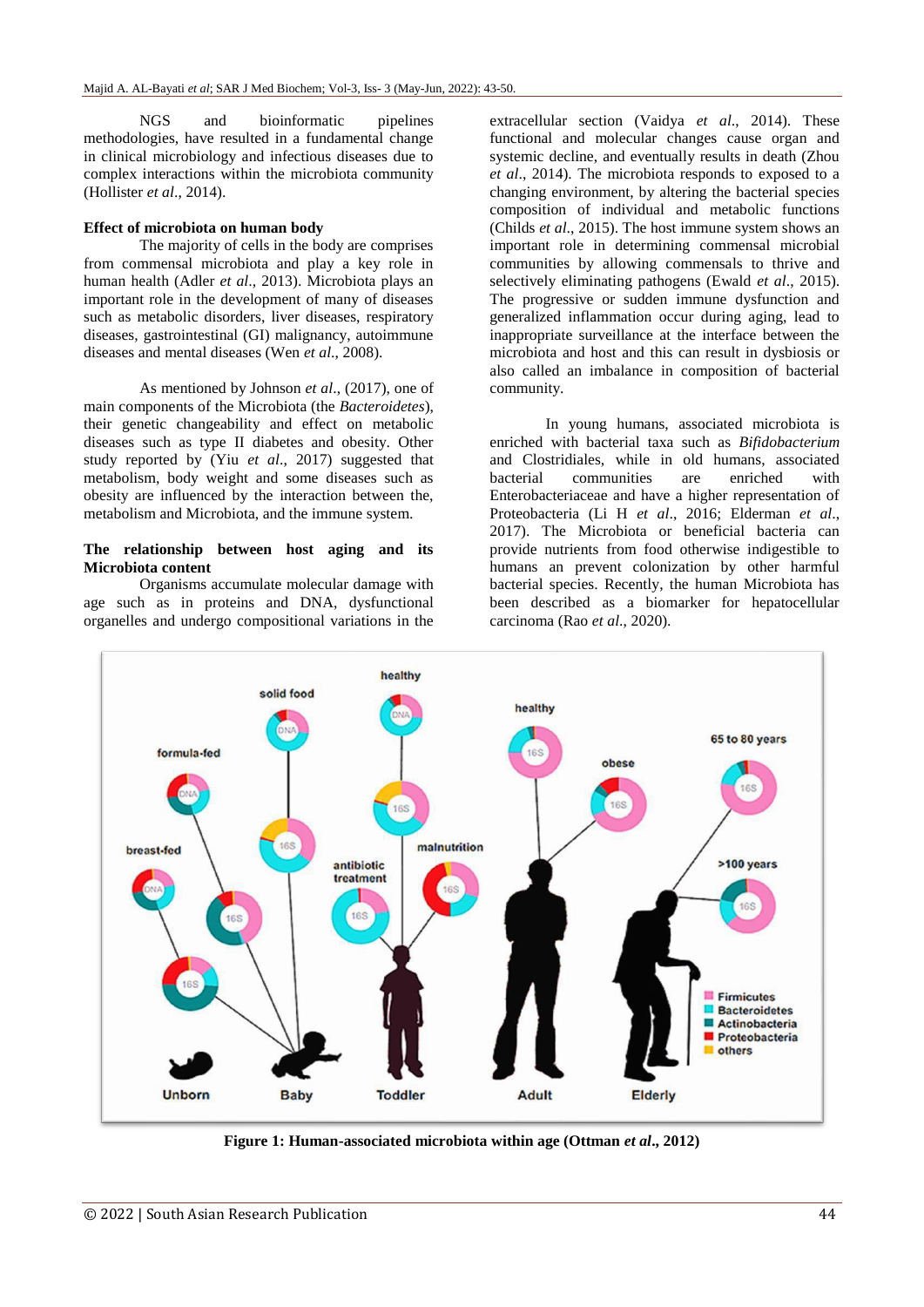#### **Microbiota studied previous to next generation sequencing (NGS)**

Prior to the arrival of NGS methods, many challenges confronted the precise profiling of microbial communities and for characterizing of human Microbiota, a diverse and highly dense community containing only a minor percentage of microbes that could be cultured (Eckburg *et al*., 2005). Premature studies of the human Microbiota complicated the culturing of the microbes present in samples and studying the interactions between co-cultured microbial taxa (Gibbons *et al*., 1964). These techniques offered information on an inadequate set of microbial taxa and interactions and they failed to deliver information about the entire community composition and the dynamics between the taxa comprising the total community.

The appearance of NGS technologies in the past decade, has overwhelmed the limitations of studies created on culturing techniques, advancements in NGS have led to an important decrease in the genome sequencing cost, and these advances have allowed the sequencing of some genomes in a day at a cost (Malla *et al*., 2019).

## **The human Microbiota sampling**

In a Microbiota identification studies, the first step is the collection of stabilized microbial specimens that will be analyzed in various assays. The gut Microbiota is commonly tested from stool, that represents the microbial community of the colonic lumen and the small intestine (Yasuda *et al*., 2015).

While the skin sampling is controlled by the little microbial biomass that is found on usual surfaces, the moist or dry and sebaceous sites across the body have different ecologies that are not easily differentiate without specified profiling (Grice and Segre., 2011), swab sampling is simplest but recovers only smallest biomass and microbial adhesion can be affected by the type and substance of used swabs (Aagaard *et al*., 2013).

The respiratory tract is divided into the lower and upper regions, each region involvements different exposures to the external environment and has different properties of the mucosal- epithelial barrier (Nriagu, 2019). Diverse clinical methods and sampling tools have been used to get material from the nasal passages, oral cavity, sinus cavities, the tracheobronchial tree and pharyngeal region. The upper respiratory tract sample is usually taken by using swab that claim different amounts of material in compared with lavage, aspirates, brushings and sputum, sputum can be collected via generation protocols, such as inhalation of hypertonic saline (Perez-Losada *et al.*, 2016; Huffnagle *et al*., 2017).

The protocols that have used for human Microbiota sampling are sensitive to a set of technical but not biologic effects and for the differences that result from numerous stages of the sampling and data analysis and generation process (Salter *et al*., 2014). Samples were stored at 4°C and aliquots made within 36 h of sample collection. Processed samples were stored at −80°C prior to nucleic acid extraction (Stokholm, 2012).

Bacterial samples must culture using standard methods on selective and non- selective media, then, based on the growth on selective media characteristics of colonies and cellular morphology, all distinctive bacterial colonies will have been isolated, and all bacterial isolates will be identified biochemically using many automated identification systems such as VITEK-2 system (Gupta *et al*., 2019).

## **The differentiation among active and total microbes**

Microbiota studies based on sequencing methods is typically depend on DNA as exclusive indication for the Microbiota presence in a sample. Still, DNA from spores or dying or cell-free DNA in a sample may be indication for microbial contact, but it does not essentially indicate an active microbiota in the sample, such as that the presence of a blood Microbiota remains contentious, in spite of that PCR-based sign for bacterial 16S rRNA genes in blood DNA extracts from non-septic individuals as tries to culture bacteria from the same samples have typically been unsuccessful (Potgieter *et al*., 2015).

In addition, the adaptation of bacteria to the sever conditions of the stomach has been illustrated, it is hard to distinguish metabolically between active microbes that found inside the stomach and inactive microbe (Wurm *et al*., 2018).

The bioinformatic and experimental approaches have lately been planned to detect the metabolically active microbes that reveal a thriving microbiota (Fricker *et al*., 2019). AS mentioned by Chu *et al*., (2017), the propidium monoazide (PMA) intercalates into double- stranded DNA and preventing it from actuality amplified by PCR, has been used to remove free DNA from dead microbes previous to the sequencing of 16S rRNA gene amplicon (Chu *et al*., 2017). Numerous groups have revealed that 16S rRNAbased taxonomic microbiota compositions vary between RNA and DNA segments isolated from the same sample, this has been used to distinguish between transcriptionally active bacteria which are recognized based on the RNA evidence and all other bacteria which are identified based on the DNA evidence (Fricker *et al*., 2019).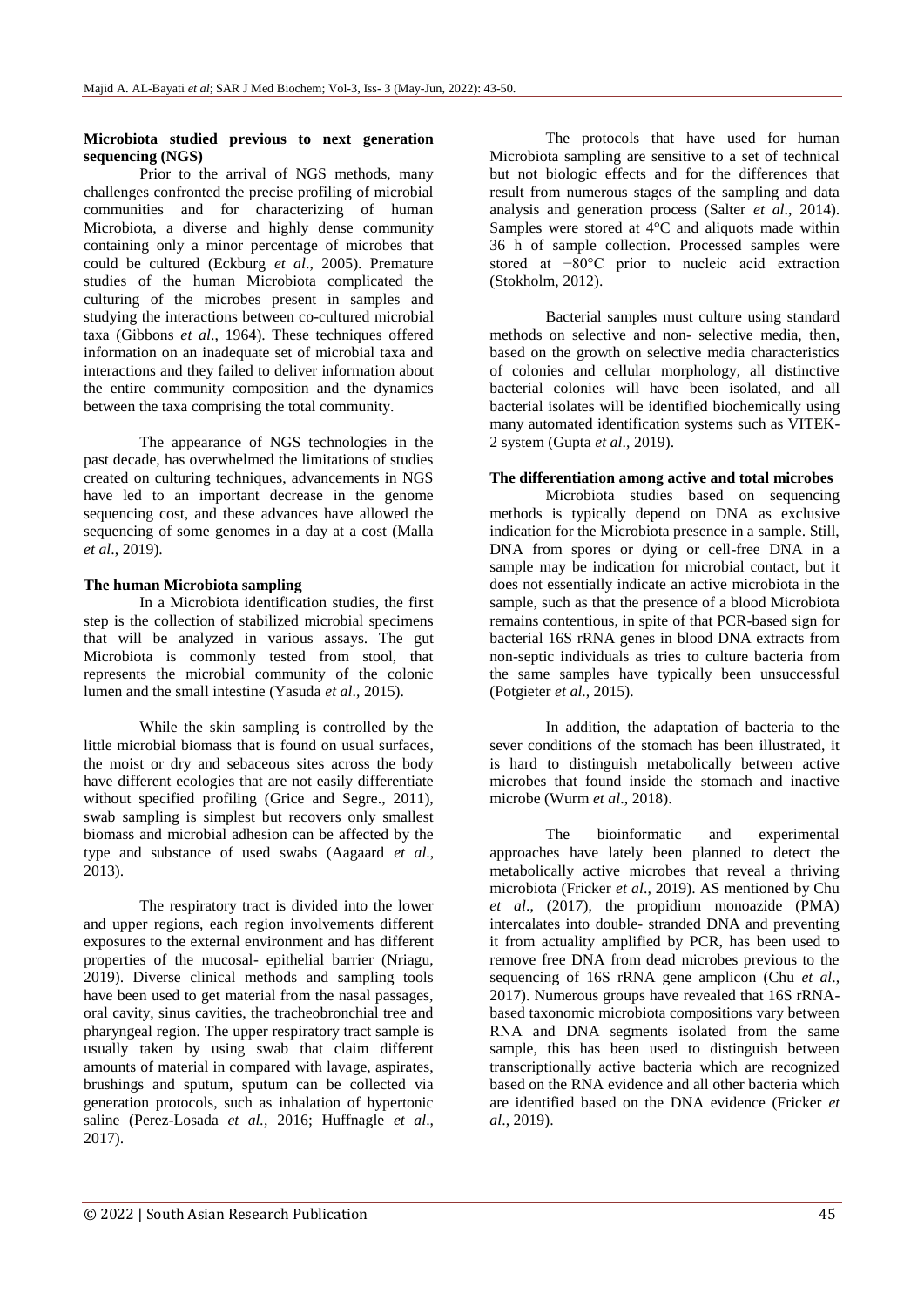#### **The Microbiota identification by sequencing-based methods**

Sequencing of 16S rRNA gene is one of the largely used methods for microbial taxa identification (Kim and Chun, 2014). Different sequencing approaches had been used for studying microbial communities including; the targeted sequencing 16S rRNA and the shotgun sequencing of the metagenome, each of these methods can deliver amazingly different results when used in metagenomic analyses. The second Shotgun sequencing methods are usually considered greater for the identification and characterization of Microbiota and microbial communities, as they typically provide a greater level of diversity compared to amplicon sequencing, amplicon- based sequencing matches the DNA sequence amplified by using universal primers based on the highly-conserved 16S rRNA to sequences of known bacterial taxa (Tessler *et al*., 2017). 16S rRNA differs for each bacterial species, a bacterial species is difficult to define, but is frequently taken as organisms with 16S rRNA gene sequences having as a minimum 97% identity an operational taxonomic unit (OTU). The 16S rRNA gene sequence of about 1.5 kilobases has nine short hypervariable regions that discriminate bacterial taxa; one or more of these regions sequencing is targeted in a community survey (Weinstock, 2012).

### **Microbiota identification using nucleotide sequencing**

This method is still the main tool used for studying the human Microbiota for many reasons including it increasing accessibility and decreasing cost of nucleotide sequencing that improved studies of human-Microbiota (Franzosa *et al*., 2015). The amplicon5 sequencing is one of the initial and highly prevalent techniques, the single genomic locus is targeted for polymerase chain reaction PCR

amplification and the chosen locus must be largely conserved throughout microorganisms.

Then these products are sequenced and compared with known reference sequences database. Amplicon sequencing usually targets the 16S rRNA gene that is practically universal among bacteria, while the 18S rRNA gene and internal transcribed spacer (ITS) sequence variants are progressively common for eukaryotic profiling (Hamady and Knight, 2009; Findley *et al*., 2013). The amplicon is a DNA or RNA segment amplified during a replication result in the cell or through a polymerase chain reaction (National Academies of Sciences, 2018).

## **Microbiota Identification by 16S rRNA sequencing**

16S rRNA gene sequencing is the "gold" standard" for identification and classification of diverse Microbiota species, amplification and sequencing of 16S amplicons are broadly used for profiling the structure of human body microbiota the bacterial 16S rRNA sequence competition has been appeared as a valued genetic technique and can lead to the recognition of new microbes. The 16S rRNA gene hyper variable regions sequences give species-specific signature sequences valuable for Microbiota identification, it serves as a fast and economy to Microbiota identification, it is also accomplished to reclassifying bacteria into entirely new species or genera (Teng *et al*., 2018). New species that could not been successfully cultured in laboratories, could be described by sequencing techniques. DNA extraction can be vital to the achievement of Microbiota sequencing. The broad variation of cell compositions and membrane structures can posture an important challenge to the wellorganized and bias-free extraction of genomic DNA (Hwang *et al*., 2012). Cell lysis is the first step in DNA extraction protocol and involve physical, chemical and enzymatic disruption (Abusleme *et al*., 2014).



**Figure 3: The Scheme show human associated Microbiota sequence-based identification steps (in this study)**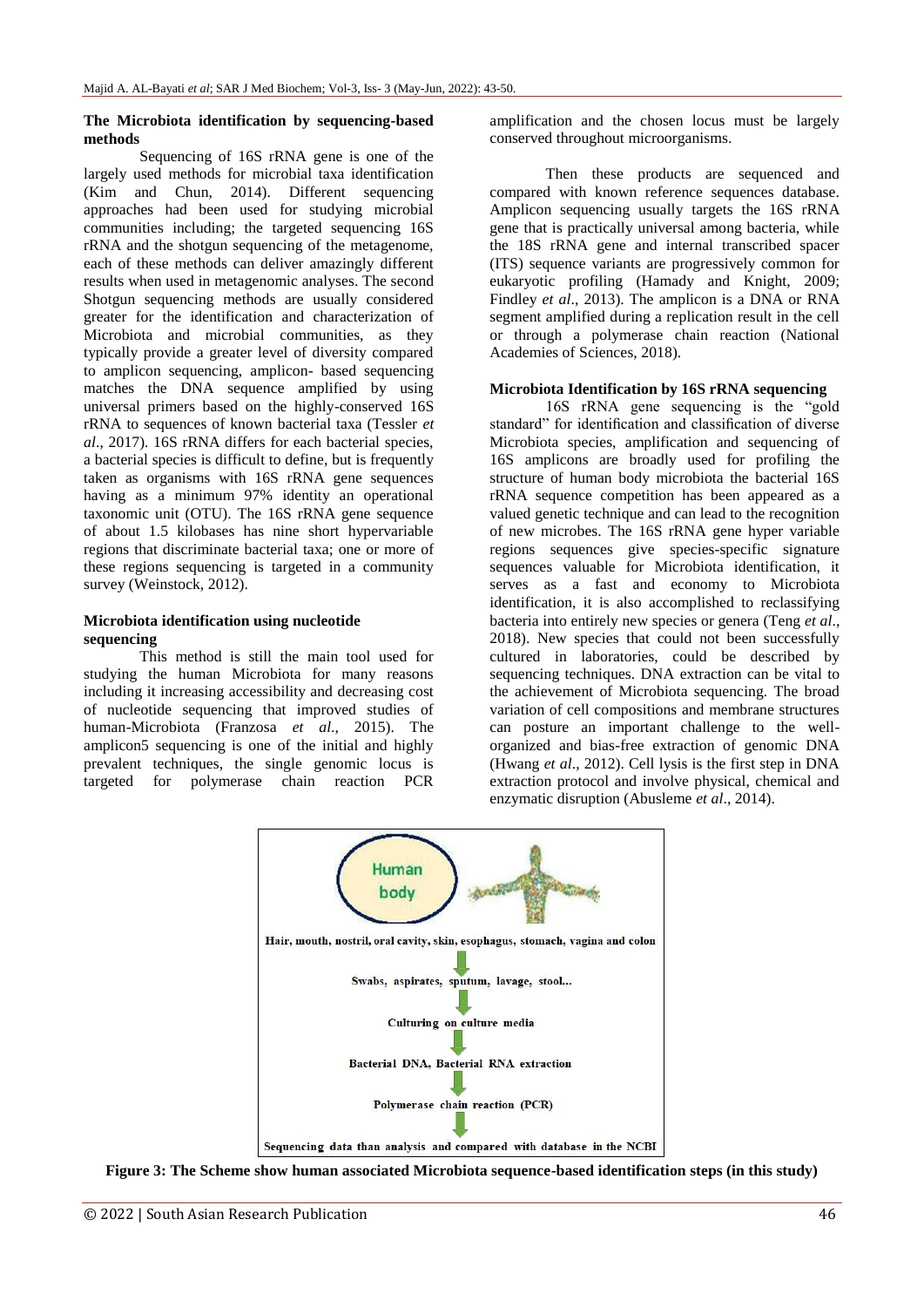The choice of 16S rRNA hyper-variable regions targeted for sequencing, which have been the most widely used markers to evaluate the phylogenetic diversity of microbes, 16S sequencing uses PCR to mark and amplify portions of the hyper variable regions (V1-V9) of the bacterial 16S rRNA gene (Laudadio *et al*., 2019). The V1–V3 region is the frequent choice, but its application has been so far limited to Roche/454 pyrosequencing platform (offering up to 750 bp singleend length reads) (Fouhy et al., 2016).

These V3–V4 hypervariable region has been targeted through the MiSeq platform which can produce single-end reads of 350 bp, which can permit for more precise and commercial characterizations of Microbiota samples (Loman *et al*., 2012). The V4-V5 region is also employed hypervariable region in 16S rRNA based Microbiota profiling studies (Parada and Fuhrman, 2017). The studies that mentioned previously have indicated that the choice of particular hypervariable region targeted in 16S rRNA sequencing can significantly change the identified structure of microbial community (Tremblay *et al*., 2015; Walker *et al*., 2015).



**Figure 2: DNA analysis methods for Microbiota (Fiona Stewart, 2014)**

### **Shotgun sequencing of the metagenome**

This method allows researchers to broadly sample all genes in all organism's current in an assumed complex sample, it enables microbiologists to assess bacterial diversity and notice the abundance of microbes in various environments including human body Microbiota (Koslicki *et al*., 2014). It also delivers an income to study microorganisms that are unculturable and then incredible or difficult to analyze (Sharpton, 2014). Shotgun metagenomic sequencing sequences all given genomic DNA from a sample, unlike 16S sequencing, which targets 16S rRNA genes only.

A distinctive work for taxonomy analysis of shotgun metagenomic data includes quality trimming and comparison to a reference database comprising whole genomes such as Centrifuge (Wood *et al*., 2014) or selected marker genes such as (MetaPhlAn and mOTU) to generate a taxonomy profile, shotgun

metagenomic sequencing coverings all genetic information in a sample, therefore data can be used for extra analyses such as metagenomic compilation, antibiotic resistance gene profiling and metabolic function profiling (Kim *et al*., 2016; Laudadio *et al*., 2019).

#### **Probes based method for Microbiota characterization**

There are three moieties for chemical probes for activity-based protein profiling (ABPP) method for microbial community applications including: the first is a reactive group that forms an irreversible covalent bond with a target protein both intracellular or extracellular, the second is a binding group such as protein substrate or metabolite that biases the probes toward a target protein or protein family, and the third is a reporter tag for sensitive and rapid measurement of labeled enzymes. There is only so little is known about organism content or overall functional capacity in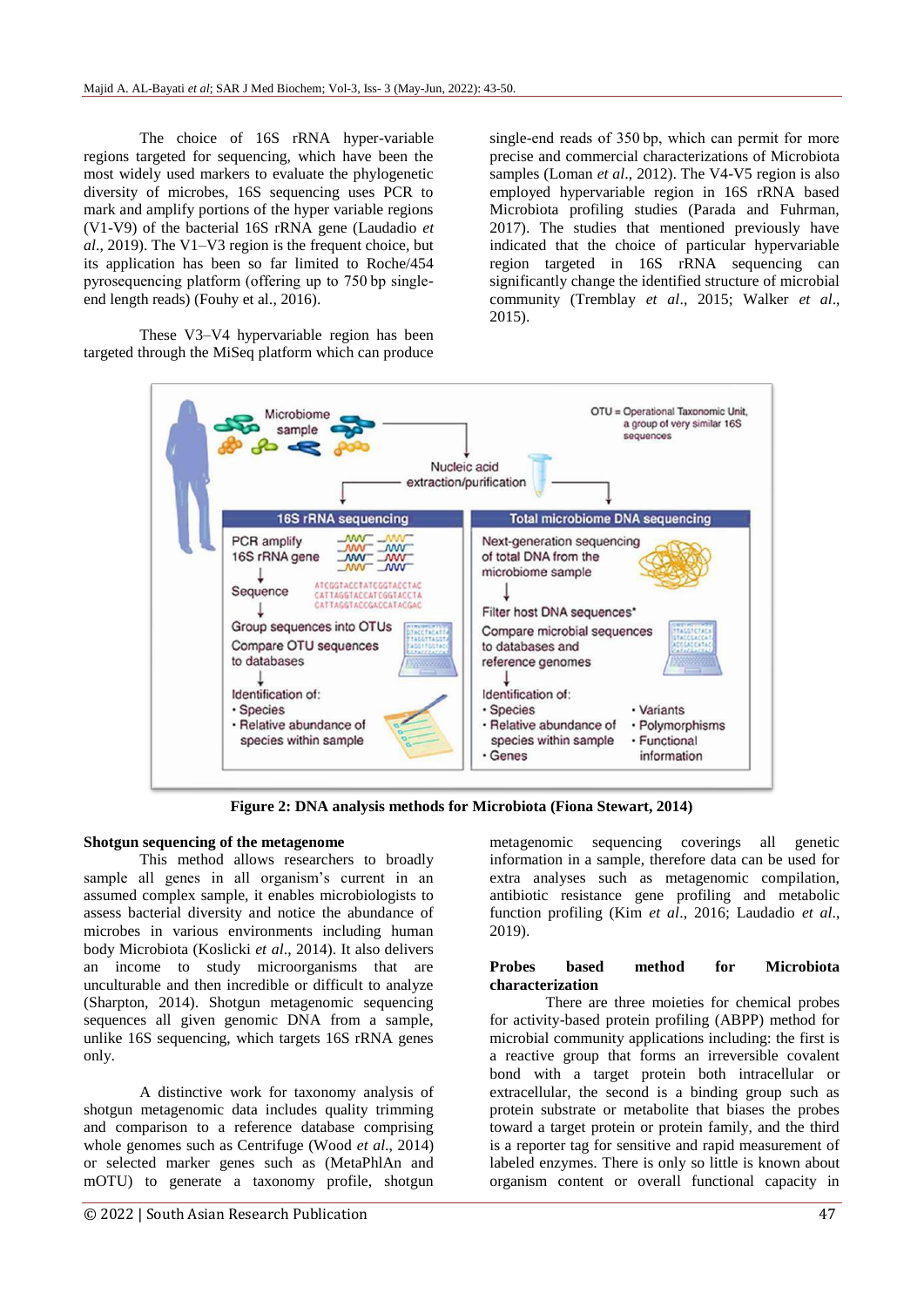Microbiota. The possible rule of probes to reveal the functional landscape is huge and varying the reactive groups can produce probing of diverse functions (Whidbey and Wright, 2018).

The ABPP is able to characterize the Microbiota functional capacity at both protein and cell measures. when proteins are probe labeled, options exist for directly incorporating a reporter tag such as fluorophore or biotin in the probe or exploiting click chemistry (CC) reactions to connect a reporter to the probe afterward it bound its target, the last option keeps a smaller probe size that can minimize unwanted influences on reactivity with the target protein or permeability of the cell (Anderson *et al*., 2016).

Probe-assisted fluorescence-activated cell sorting (FACS) is an influential tool for describing the Microbiota functional ability at the cell scale. Fluorophore is choosing to enable FACS is dictated by the background of Microbiota samples fluorescence, the fluorescent signal strength needed to find the preferred functional cell type other fluorescent reagents compatibility and the cells permeability to the fluorophore. Activity-based probe-enabled cell sorting enables the isolation of functional guilds of microbial cells from complex Microbiotas. Also, the probe enabled sorting can give decreased sample complexity to support with proteomics analyses. The Microbiota complexity and the cell sorting can assistance a reduced organism search space for completing proteomic investigations. In the future, probes could be used for the isolation of living organisms' functional groups from Microbiotas for following cultivation and analytical studies about Microbiota function. Probeassisted cell sorting can supply the way to improve database about functional Microbiota associations (Whidbey and Wright, 2018).

# **CONCLUSION**

Over the last decades, development of molecular techniques has significantly sped up and improved the identification and analysis of humanassociated Microbiota. Metagenome sequencing, metatranscriptomic sequencing and amplicon sequencing have diverse weaknesses and strengths, all are sensitive to specific protocols that have been used for nucleotide extraction from samples and that is requires care to prevent biasing experimental results. The shotgun metagenomic sequencing has a greater genomic coverage and data output. Genome sequencing has shifted the research of human Microbiota from characterized identification, to metagenomics methods that unfold microbial species and mechanism of microbial metabolic activities that associated with human health and disease. We highly recommend to study every community as a whole as many of these communities or organisms could not be cultured independently. Finally, taking these considerations would help selecting an accurate sequencing method in

future Microbiota studies and projects. This review was dedicated to provide a pure and scientifically useful overview of the sequence-based identification of human associated Microbiota.

## **ACKNOWLEDGMENTS**

We would like to express our deep appreciation for the support and encouragement and thank the Ministry of Higher Education and Scientific Research Iraq/Baghdad and Mustansiriyah University.

## **REFERENCES**

- Abusleme, L., Hong, B. Y., Dupuy, A. K., Strausbaugh, L. D., & Diaz, P. I. (2014). Influence of DNA extraction on oral microbial profiles obtained via 16S rRNA gene sequencing. *Journal of oral microbiology*, *6*(1), 23990.
- Adler, C. J., Dobney, K., Weyrich, L. S., Kaidonis, J., Walker, A. W., Haak, W., ... & Cooper, A. (2013). Sequencing ancient calcified dental plaque shows changes in oral microbiota with dietary shifts of the Neolithic and Industrial revolutions. *Nature genetics*, *45*(4), 450-455.
- Aagaard, K., Petrosino, J., Keitel, W., Watson, M., Katancik, J., Garcia, N., ... & Versalovic, J. (2013). The Human Microbiome Project strategy for comprehensive sampling of the human microbiome and why it matters. *The FASEB Journal*, *27*(3), 1012-1022.
- Anderson, E. L., Li, W., Klitgord, N., Highlander, S. K., Dayrit, M., Seguritan, V., ... & Jones, M. B. (2016). A robust ambient temperature collection and stabilization strategy: Enabling worldwide functional studies of the human microbiome. *Scientific reports*, *6*(1), 1-10.
- Childs, B. G., Durik, M., Baker, D. J., & Van Deursen, J. M. (2015). Cellular senescence in aging and age-related disease: from mechanisms to therapy. *Nature medicine*, *21*(12), 1424-1435.
- Chu, N. D., Smith, M. B., Perrotta, A. R., Kassam, Z., & Alm, E. J. (2017). Profiling living bacteria informs preparation of fecal microbiota transplantations. *PloS one*, *12*(1), e0170922.
- Davis, N. (2018). The human microbiome: why our microbes could be key to our health. *The Guardian*, *26*.
- Eckburg, P. B., Bik, E. M., Bernstein, C. N., Purdom, E., Dethlefsen, L., Sargent, M., ... & Relman, D. A. (2005). Diversity of the human intestinal microbial flora. *science*, *308*(5728), 1635-1638.
- Elderman, M., Sovran, B., Hugenholtz, F., Graversen, K., Huijskes, M., Houtsma, E., ... & Faas, M. (2017). The effect of age on the intestinal mucus thickness, microbiota composition and immunity in relation to sex in mice. *PloS one*, *12*(9), e0184274.
- Ewald, C. Y., Landis, J. N., Abate, J. P., Murphy, C. T., & Blackwell, T. K. (2015). Dauer-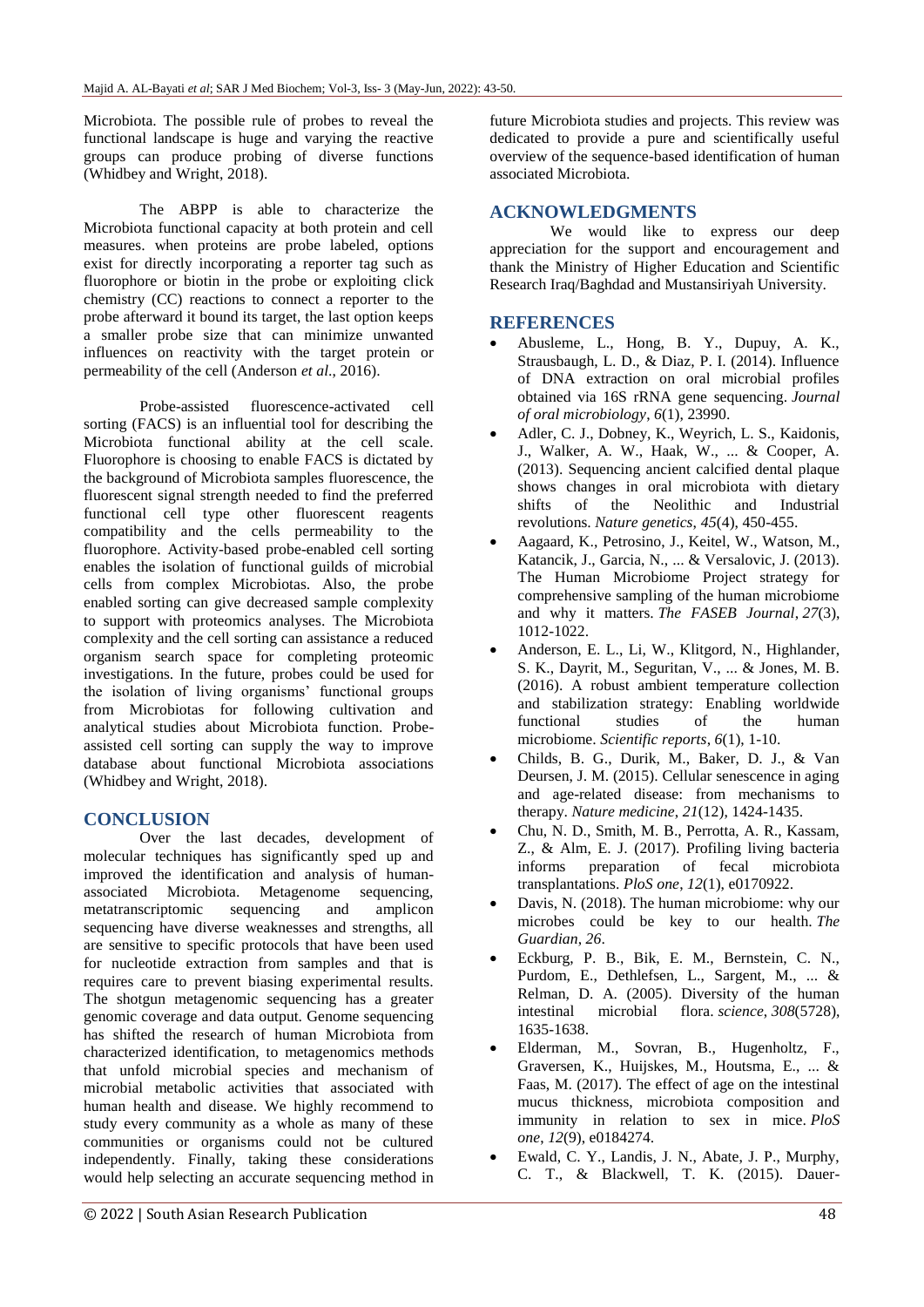independent insulin/IGF-1-signalling implicates collagen remodelling in longevity. *Nature*, *519*(7541), 97-101.

- Fiona Stewart, E. Y. (2014). Addressing challenges in microbiome DNA analysis. *NEB UK Expressions*.
- Findley, K., & Grice, E. A. (2014). The skin microbiome: a focus on pathogens and their association with skin disease. *Plos pathogens*, *10*(11), e1004436.
- Fouhy, F., Clooney, A. G., Stanton, C., Claesson, M. J., & Cotter, P. D. (2016). 16S rRNA gene sequencing of mock microbial populations-impact of DNA extraction method, primer choice and sequencing platform. *BMC microbiology*, *16*(1), 1- 13.
- Franzosa, E. A., Huang, K., Meadow, J. F., Gevers, D., Lemon, K. P., Bohannan, B. J., & Huttenhower, C. (2015). Identifying personal microbiomes using metagenomic codes. *Proceedings of the National Academy of Sciences*, *112*(22), E2930-E2938.
- Fricker, A. M., Podlesny, D., & Fricke, W. F. (2019). What is new and relevant for sequencingbased microbiome research? A minireview. *Journal of advanced research*, *19*, 105- 112.
- Gibbons, R. J., Socransky, S. S., De Araujo, W. C., & Van Houte, J. (1964). Studies of the predominant cultivable microbiota of dental plaque. *Archives of Oral Biology*, *9*(3), 365-370.
- Grice, E. A., & Segre, J. A. (2011). The skin microbiome. *Nature reviews microbiology*, *9*(4), 244-253.
- Gupta, S., Mortensen, M. S., Schjørring, S., Trivedi, U., Vestergaard, G., Stokholm, J., ... & Sørensen, S. J. (2019). Amplicon sequencing provides more accurate microbiome information in healthy children compared to culturing. *Communications biology*, *2*(1), 1-7.
- Hamady, M., & Knight, R. (2009). Microbial community profiling for human microbiome projects: tools, techniques, and challenges. *Genome research*, *19*(7), 1141-1152.
- Hollister, E. B., Gao, C., & Versalovic, J. (2014). Compositional and functional features of the gastrointestinal microbiome and their effects on human health. *Gastroenterology*, *146*(6), 1449- 1458.
- Huffnagle, G. B., Dickson, R. P., & Lukacs, N. W. (2017). The respiratory tract microbiome and lung inflammation: a two-way street. *Mucosal immunology*, *10*(2), 299-306.
- Hwang, C., Ling, F., Andersen, G. L., LeChevallier, M. W., & Liu, W. T. (2009). Evaluation of methods for the extraction of DNA from drinking water distribution system biofilms. *Microbes and Environments*, 1110050327-1110050327.
- Johnson, E. L., Heaver, S. L., Walters, W. A., &

Ley, R. E. (2017). Microbiome and metabolic disease: revisiting the bacterial phylum Bacteroidetes. *Journal of Molecular Medicine*, *95*(1), 1-8.

- Kim, D., Song, L., Breitwieser, F. P., & Salzberg, S. L. (2016). Centrifuge: rapid and sensitive classification of metagenomic sequences. *Genome research*, *26*(12), 1721-1729.
- Kim, M., & Chun, J. (2014). 16S rRNA gene-based identification of bacteria and archaea using the EzTaxon server. In *Methods in microbiology* (Vol. 41, pp. 61-74). Academic Press.
- Koslicki, D., Foucart, S., & Rosen, G. (2014). WGSQuikr: fast whole-genome shotgun metagenomic classification. *PloS one*, *9*(3), e91784.
- Laudadio, I., Fulci, V., Stronati, L., & Carissimi, C. (2019). Next-generation metagenomics: methodological challenges and opportunities. *Omics: a journal of integrative biology*, *23*(7), 327-333.
- Li, H., Qi, Y., & Jasper, H. (2016). Preventing agerelated decline of gut compartmentalization limits microbiota dysbiosis and extends lifespan. *Cell host & microbe*, *19*(2), 240-253.
- Loman, N. J., Constantinidou, C., Chan, J. Z., Halachev, M., Sergeant, M., Penn, C. W., ... & Pallen, M. J. (2012). High-throughput bacterial genome sequencing: an embarrassment of choice, a world of opportunity. *Nature Reviews Microbiology*, *10*(9), 599-606.
- Malla, M. A., Dubey, A., Kumar, A., Yadav, S., Hashem, A., & Abd\_Allah, E. F. (2019). Exploring the human microbiome: the potential future role of next-generation sequencing in disease diagnosis and treatment. *Frontiers in Immunology*, 9, 2868.
- National Academies of Sciences, Engineering, and Medicine. (2018). *Environmental chemicals, the human microbiome, and health risk: a research strategy*. National Academies Press.
- Nriagu, J. O. (2019). Encyclopedia of environmental health. Elsevier.
- Ottman, N., Smidt, H., De Vos, W. M., & Belzer, C. (2012). The function of our microbiota: who is out there and what do they do?. *Frontiers in cellular and infection microbiology*, *2*, 104.
- Parada, A. E., & Fuhrman, J. A. (2017). Marine archaeal dynamics and interactions with the microbial community over 5 years from surface to seafloor. *ISME J,* 11, 2510–2525.
- Pérez-Losada, M., Castro-Nallar, E., Bendall, M. L., Freishtat, R. J., & Crandall, K. A. (2015). Dual transcriptomic profiling of host and microbiota during health and disease in pediatric asthma. *PloS one*, *10*(6), e0131819.
- Potgieter, M., Bester, J., Kell, D. B., & Pretorius, E. (2015). The dormant blood microbiome in chronic, inflammatory diseases. *FEMS microbiology reviews*, *39*(4), 567-591.